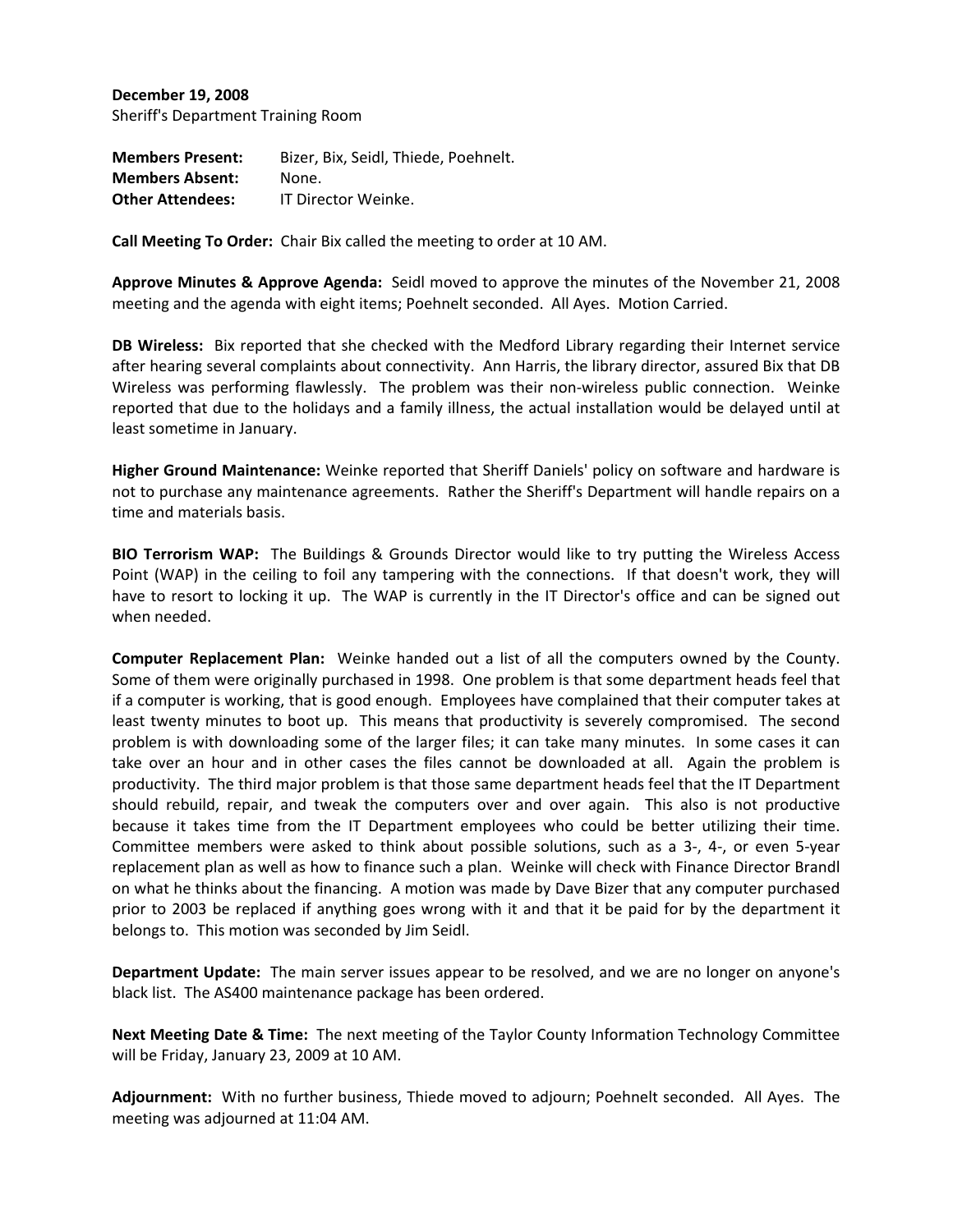**November 21, 2008** Sheriff's Department Training Room

| <b>Members Present:</b> | Bizer, Bix, Seidl, Thiede |
|-------------------------|---------------------------|
| <b>Members Absent:</b>  | Poehnelt.                 |
| <b>Other Attendees:</b> | IT Director Weinke.       |

**Call Meeting To Order:** Chair Bix called the meeting to order at 9 AM.

**Approve Minutes of the October 17, 2008 Meeting & Approve Agenda:** Seidl moved to approve the minutes of the October 17, 2008 meeting and the agenda with eight items; Thiede seconded. All Ayes. Motion Carried.

**DB Wireless:** Director Weinke has contacted several businesses that are now using DB Wireless as their Internet provider. There have been no complaints, but she is still gathering information about their service. We currently have a three-year contract with TDS, which gives us a \$1,000/month rate; with a two-year contract, our monthly rate would be \$1,200. If we keep the TDS contract in force through its ending point, we will pay \$36,000; if we terminate at the two-year point, we will pay \$28,800 including the early termination penalty. Since the DB Wireless contract is free, this means we will save \$7,200 even with the early termination fees. After that, there is no cost since the service will be part of our agreement with DB Wireless to use our antennas.

**Mail Server:** The Sheriff decided not to get a maintenance contract on the Higher Ground call logging software. Of course, it started causing problems as soon as the warranty ran out. The IT Department is attempting to fix the problem; however, it is a proprietary software and not easy to fix. It has the effect of appearing as bots and worms in the way it uses our email server to send "I'm Alive" alerts back to Higher Ground. We have thus been blacklisted at a number of our receiving sites. IT is working on this issue, but the IT Committee raised questions as to why maintenance contracts would not be kept on proprietary systems. Supervisor Seidl stated that he would bring this issue up at the next Law Enforcement Committee meeting. Director Weinke will invite Sheriff Daniels and Jail Sergeant Kasperek to the next meeting to discuss this matter more fully.

**AS400 Maintenance:** We have enough money in this year's budget to purchase the three‐year maintenance contract on our AS400 before the end of 2008. If we do that, the money we would normally use to purchase the contract next year can be rolled over into the sinking fund for the purchase of a new AS400 unit when that becomes necessary. Thiede moved to purchase the three‐year maintenance agreement before the end of 2008; Seidl seconded. All Ayes. Motion Carried.

**BIO Terrorism WAP:** Until recently, the Wireless Access Point (WAP) has been available for use in the Sheriff's Department Training Room. However, someone has been resetting this device to factory defaults, thus leaving the wireless network unsecured. The device has now been pulled, reconfigured, and placed in the IT Director's office. If someone needs a wireless connection, they have to go through the IT Director. This is definitely an inconvenience, so alternate ways of protecting the WAP from being reset were discussed. Director Weinke will work on possible solutions and report back to the committee at the next meeting. In the meantime, the WAP will remain in her office.

**Department Update:** Director Weinke reported that the new air handling system in the server room is working as desired.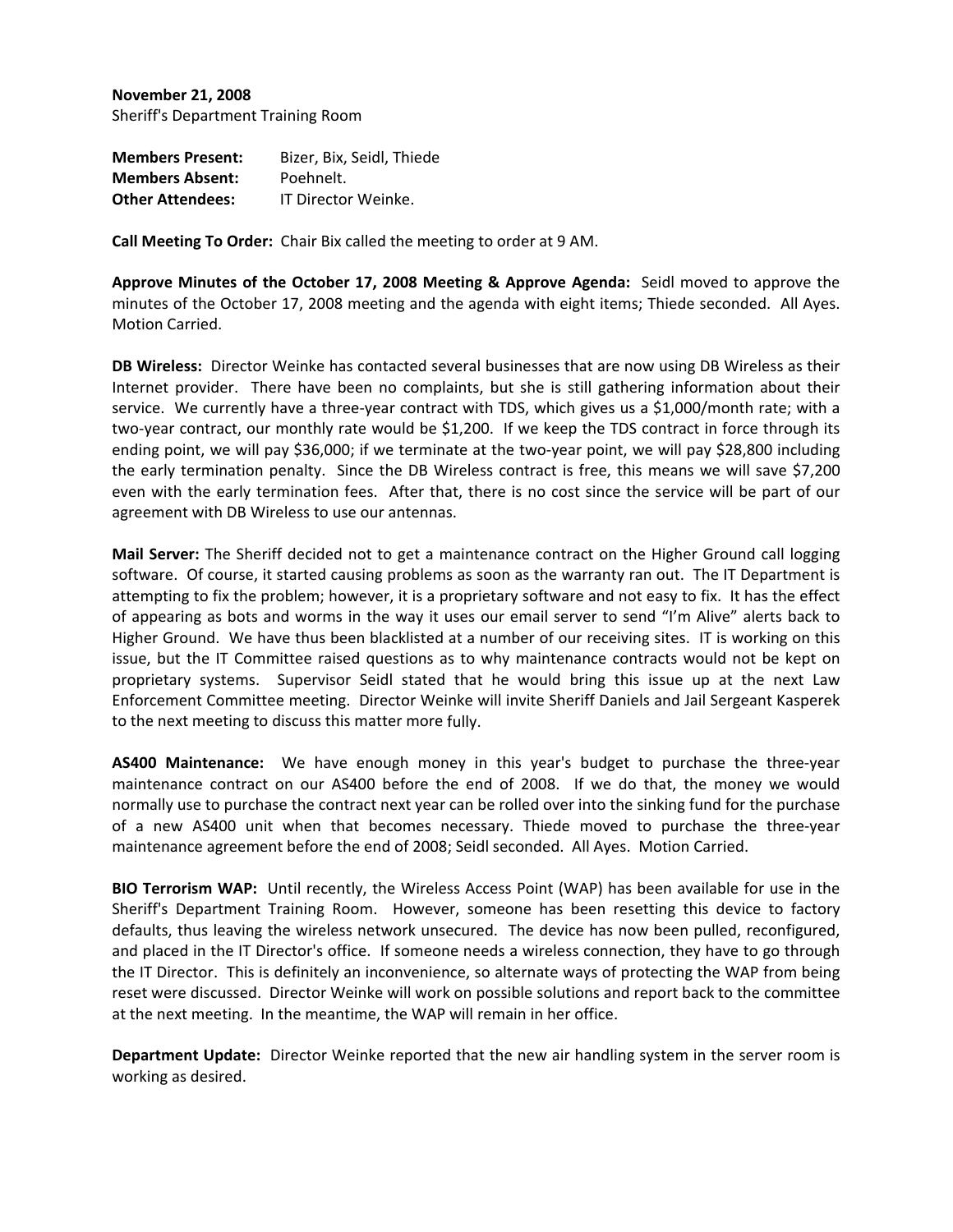**Next Meeting Date & Time:** The next meeting of the Taylor County Information Technology Committee will be Friday, December 19, 2008 at 10 AM.

**Adjournment:** With no further business, Bizer moved to adjourn; Thiede seconded. All Ayes. The meeting was adjourned at 9:57 AM.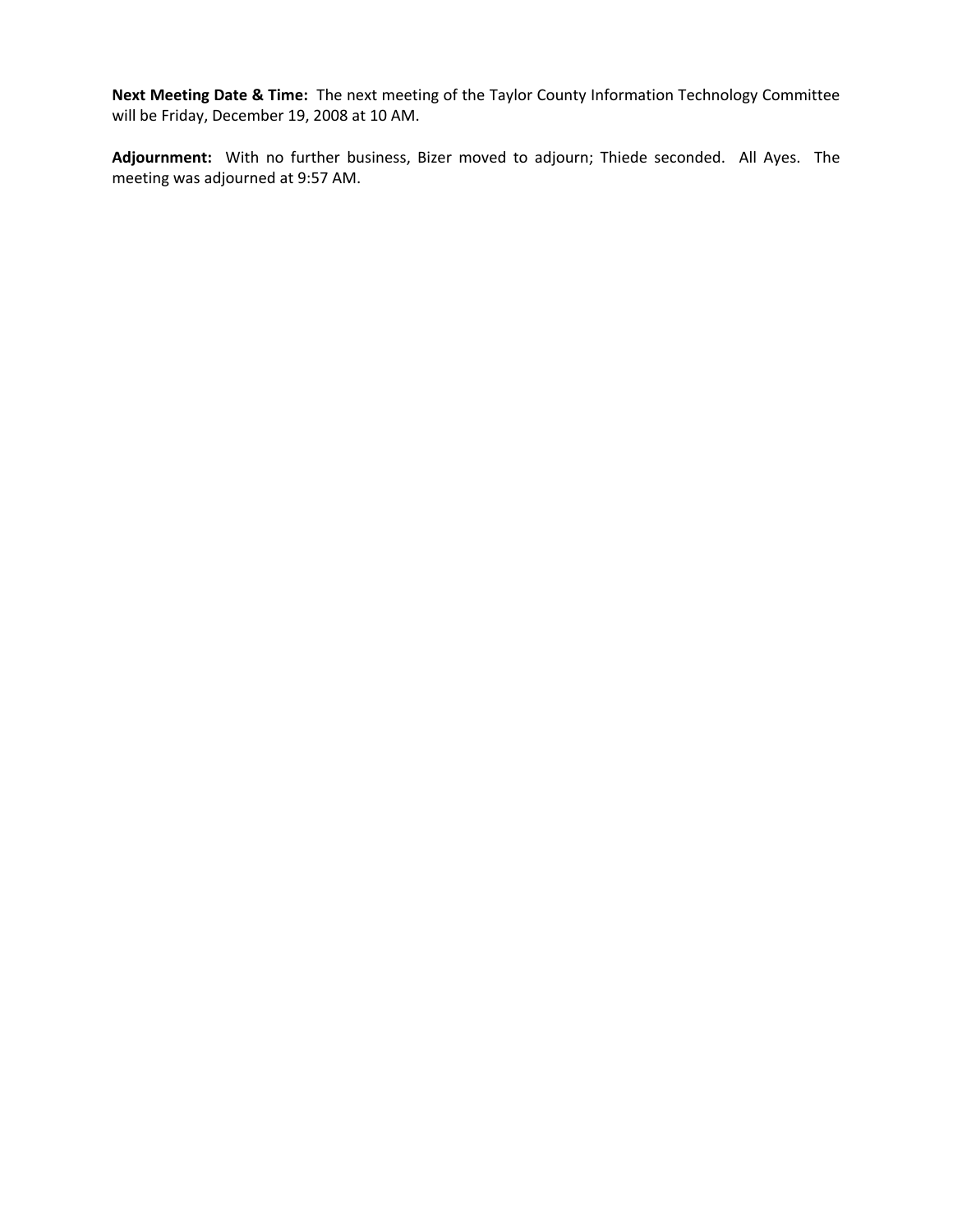**October 17, 2008** Sheriff's Department Training Room

**Members Present:** Bizer, Bix, Seidl, Thiede, Poehnelt **Members Absent:** None. **Other Attendees:** IT Director Weinke.

**Call Meeting To Order:** Chair Bix called the meeting to order at 9 AM.

**Approve Minutes of the September 29, 2008 Meeting & Approve Agenda:** Seidl moved to approve the minutes of the September 29, 2008 meeting and the agenda with six items; Thiede seconded. All Ayes. Motion Carried.

**Server Virtualization:** This project is pretty well finished. One server has been rebuilt and will go to the Human Services Department as soon as the IT Department can coordinate a date with GIT. Journaling of emails started two weeks ago. MX Logic will work with the County on pulling this data into permanent storage on a schedule that will not interfere with County operations.

**DB Wireless:** Bob Henry of DB Wireless announced that they can provide us with a block of IP addresses exclusively for County use. Weinke will work out a schedule to test their services over a weekend. We can only use one Internet service because of our firewalls, so we have to be certain DB is reliable before we switch from TDS. Weinke will also check with TDS on any contractual agreements we have that may interfere with us making a switch. DB Wireless has finished installation of their service in Abbotsford. Weinke will check with some businesses there to see if they are happy with their service. She will also check out the Medford Library's Internet capabilities.

**Department Update:** The next big project is the presidential election on November 4. Weinke reported that paper product prices are more reasonable through the existing County purchase program. She will use money in the 2008 budget to stock up before yearend.

**Next Meeting Date & Time:** The next meeting of the Taylor County Information Technology Committee will be Friday, November21, 2008 at 9 AM.

**Adjournment:** With no further business, Bizer moved to adjourn; Thiede seconded. All Ayes. The meeting was adjourned at 9:36 AM.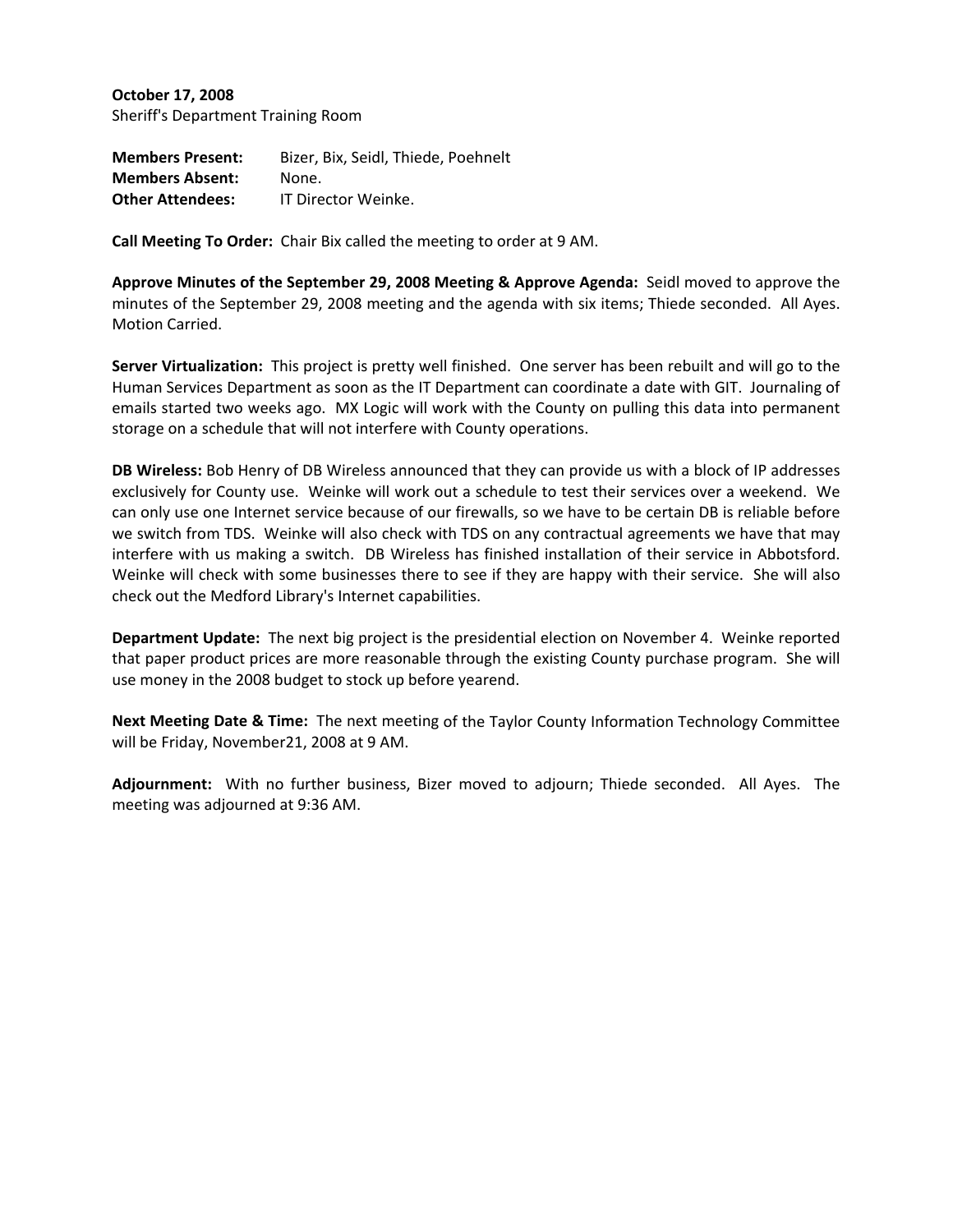**September 29, 2008** Sheriff's Department Training Room

**Members Present:** Bizer, Bix, Seidl, Thiede, Poehnelt **Members Absent:** None. **Other Attendees:** IT Director Weinke.

**Call Meeting To Order:** Chair Bix called the meeting to order at 9 AM.

**Approve Minutes of the August 15, 2008 Meeting & Approve Agenda:** Seidl moved to approve the minutes of the August 15, 2008 meeting and the agenda with eight items; Bizer seconded. All Ayes. Motion Carried.

**Server Virtualization:** About half the project is finished, and everything is going well. The tax program for the Treasurer's Office is going in next. That leaves just a few minor programs. One virtual server is handling just print issues, and one is storing user data only. All mapping files are going to a dedicated virtual server. After this, one of the better old servers will be rebuilt to replace the "Bruno" server at Human Services.

**DB Wireless:** Weinke has not yet heard from Bob Henry of DB Wireless on whether we will be able to get a block of IP addresses. If we cannot get this, then we cannot use the "free" service they are offering.

**2009 Budget:** Weinke is trying to shift some purchases that were originally slated for next year to this year so that she can cut the Software Expansion and Office Supplies line items. So far she has been able to decrease next year's budget by \$6,743, or 7.29%. Because one of the department employees is going to 35 hours a week (down from 40), the Department will also achieve a savings of \$5,000 in salary expenses.

**Server Room – Temperature Issues:** In order to reduce costs, the County reduces airflow throughout the Court House over the weekends. The problem in the server room is that without proper airflow, the equipment overheats. This could cause a major problem with the equipment working in realtime, but it could also reduce the working life of this very expensive equipment. In order to guarantee proper airflow, Jeff Ludwig of the Buildings & Grounds Department has proposed putting in a dedicated air handling unit that will service this room only. The cost is about \$4,000 and has already been approved by the Buildings & Grounds Committee. The unit will be paid for by the Buildings & Grounds Department.

**Department Update:** The server room has one other known problem. Each wall of outlets is on the same circuit. This means that when every piece of equipment is powered up, the system overloads and takes down every piece of hardware in the server room. Currently they are running extension cords in an attempt to disperse the power load. The permanent solution is to rewire the outlets so that each is on a separate circuit. Since there is still some money in the current budget, it was felt that this should be addressed before the end of the year.

**Next Meeting Date & Time:** The next meeting of the Taylor County Information Technology Committee will be Friday, October 17, 2008 at 9 AM.

**Adjournment:** With no further business, Bizer moved to adjourn; Thiede seconded. All Ayes. The meeting was adjourned at 9:45 AM.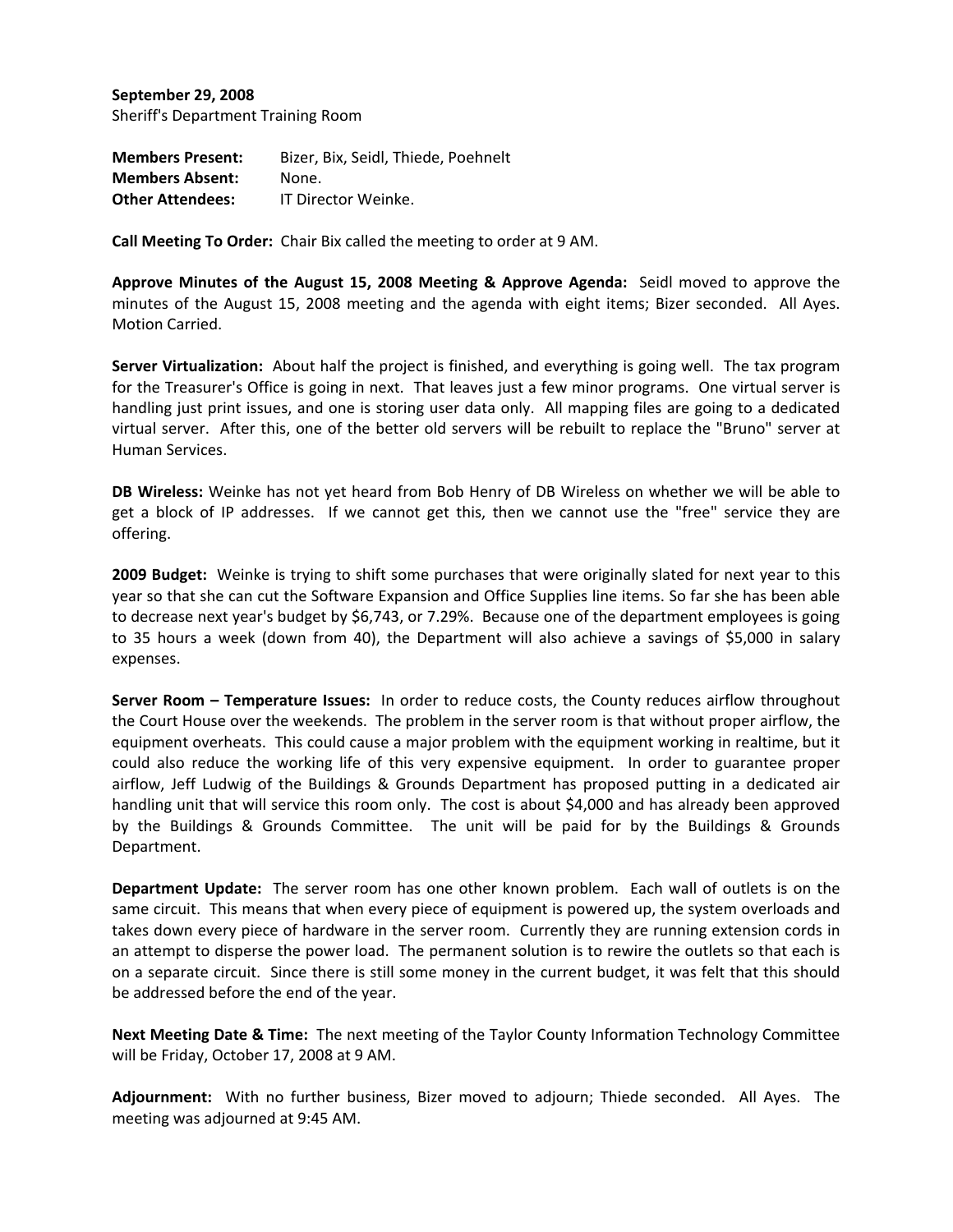**August 15, 2008** Sheriff's Department Training Room

**Members Present:** Bizer, Bix, Seidl, Thiede, Poehnelt **Members Absent:** None. **Other Attendees:** IT Director Weinke.

**Call Meeting To Order:** Chair Bix called the meeting to order at 9 AM.

**Approve Minutes of the July 18, 2008 Meeting & Approve Agenda:** Bizer moved to approve the minutes of the July 18, 2008 meeting and the agenda with eleven items; Seidl seconded. All Ayes. Motion Carried.

**Technology Sale via the Web:** There is a chapter in the Taylor County Code covering the "Disposal of County Property". Seidl moved to submit to the County Board the following addition to the first section of Chapter 23: Notice of any sale may be via the County Website or published in the local media, whichever the appropriate oversight committee considers most advantageous to the County. Thiede seconded. All Ayes. Motion Carried.

**Server Virtualization:** The equipment and licenses for the virtualization project are already arriving. The project is slated to begin immediately after Labor Day. At that time an upgrade to Exchange 2007 will be made, and the MX Logic archiving program will be implemented.

**DB Wireless:** Bob Henry of DB Wireless is looking into the possibility of giving Taylor County a block of ten outside IP addresses. Without them, the County would not be able to use the free wireless Internet service from DB Wireless. Mr. Henry was told that the best time to make these addresses available would be right after Labor Day so the County can use them for testing of the virtualization project.

**IBM Servers:** Two of the County's oldest servers died last week. One was critical in that it was running the LandShark application for the Register of Deeds office. All of the programs on both servers were moved over to other servers. There are two more IBM Servers of the same vintage that may go at any time. This makes the server virtualization project essential.

**2009 Budget:** Director Weinke was asked to submit a 0% increase budget for 2009. She presented this budget to the Committee. Seidl moved to submit the 0% increase budget to the Budget Review Committee for approval; Bizer seconded. All Ayes. Motion Carried.

**Employee's Request for 35‐Hour Work‐Week:** The Committee decided not to go into closed session to discuss this item. Programmer Leon Peetz asked that his hours be reduced from 40 to 35 per week. Director Weinke feels that the Department can handle the workload, and Mr. Peetz has offered to work the extra hours if needed. This reduction of hours would save the Department about \$5,000 annually. Thiede moved to allow Mr. Peetz to work a reduced work‐week starting January 1, 2009; Seidl seconded. All Ayes. Motion Carried.

**Next Meeting Date & Time:** The next meeting of the Taylor County Information Technology Committee will be Monday, September 29, 2008 at 9 AM.

**Adjournment:** With no further business, Poehnelt moved to adjourn; Seidl seconded. All Ayes. The meeting was adjourned at 10:32 AM.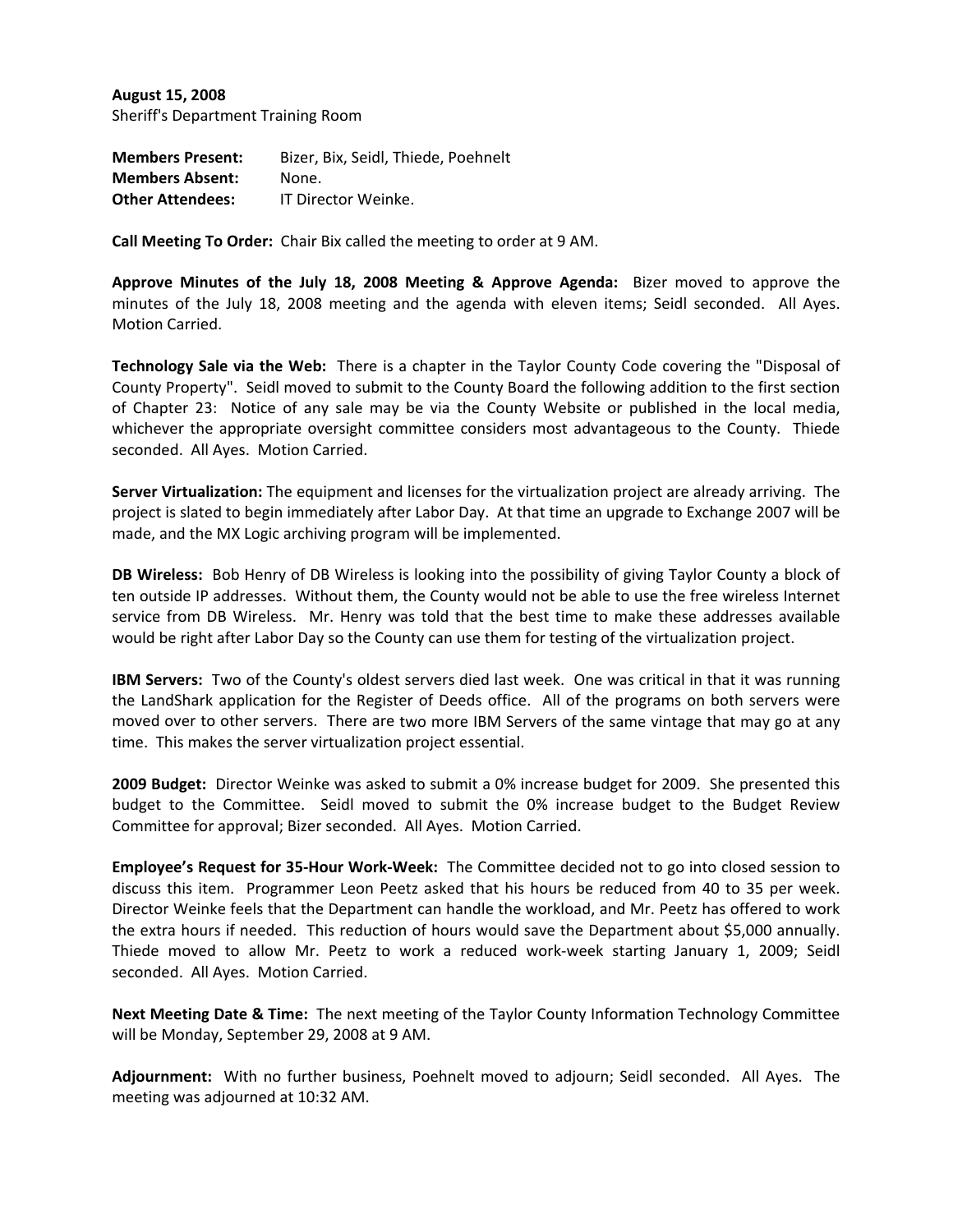**July 18, 2008 Sheriff's Department Training Room**

| <b>Members Present:</b> | Bizer, Bix, Seidl, Thiede, Poehnelt                   |
|-------------------------|-------------------------------------------------------|
| <b>Members Absent:</b>  | None.                                                 |
| <b>Other Attendees:</b> | IT Director Weinke and Brian Wilson of The Star News. |

**Call Meeting To Order:** Chair Bix called the meeting to order at 9 AM.

**Approve Minutes of the June 16, 2008 Meeting & Approve Agenda:** Seidl moved to approve the minutes of the June 16, 2008 meeting and the agenda with ten items; Thiede seconded. All Ayes. Motion Carried.

**eRecords Retention Policy:** The second page of the current Computer Policy was revised to include the eRecords Retention Policy. Bizer moved to approve the Computer Policy with the addition of the eRecords Retention Policy; Seidl seconded. All Ayes. Motion Carried.

**Technology Sale Via the Web:** Corporation Counsel Anderson suggested that the IT Committee send a resolution to the County Board to allow sale of obsolete equipment over the Internet or through an ad in the local media or to donate this equipment to non‐profit organizations or County affiliates with the approval of the IT Committee and the County Clerk. Weinke will have a resolution to this effect ready to present at the next IT Committee meeting.

**Server Virtualization:** Director Weinke decided to continue with nightly tape backups even with the virtualization in place. Normally \$1,500 is budgeted for backup tapes, and this will continue. At last month's meeting, Director Weinke was asked to contact the Corporation Counsel to determine if the Department needs to bid out this project. Corporation Counsel Anderson stated that this is not a "public work", so no bids are needed. Seidl moved to proceed with the server virtualization project; Poehnelt seconded the motion. All Ayes. Motion Carried.

**Hypercache Project:** The Hypercache project was completed by 7 p.m. on Tuesday, July 15. This included all testing. The project went extremely well.

**Humane Society Website:** The Humane Society Website is up and running. New features are being added on a weekly basis as they determine additional information they would like on the site. The site can be viewed at: http://www.co.taylor.wi.us/hs/home.html.

**DB Wireless:** Cable has been pulled for the free wireless Internet connection through DB Wireless. There may be a problem in that the County needs a block of IP Addresses, and DB appears to be offering only one IP address at this time. Director Weinke will check into this further.

### **Department Update:**

The SMILE Room and the Jail Program Room were having issues with their Video Conferencing. Verizon came out and determined the problem was two pieces of equipment that will need to be replaced. They were able to do a bypass, which resulted in slower speeds. The Judge's Office & the Sheriff's Department will have to decide if the workaround is too choppy for their needs.

**Next Meeting Date & Time:** The next meeting of the Taylor County Information Technology Committee will be Friday, August 15, 2008 at 10 AM.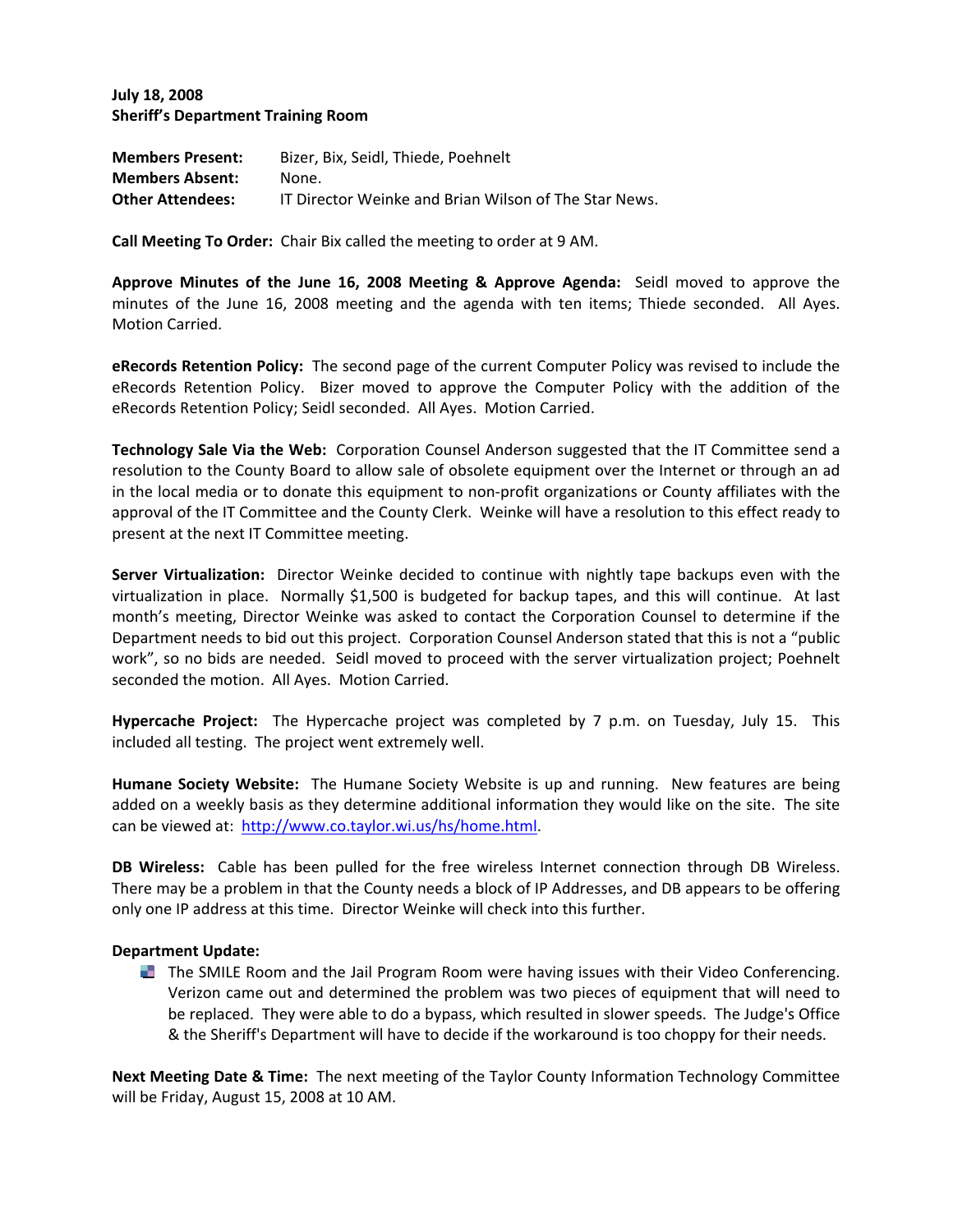**Adjournment:** With no further business, Thiede moved to adjourn; Poehnelt seconded. All Ayes. The meeting was adjourned at 9:37 AM.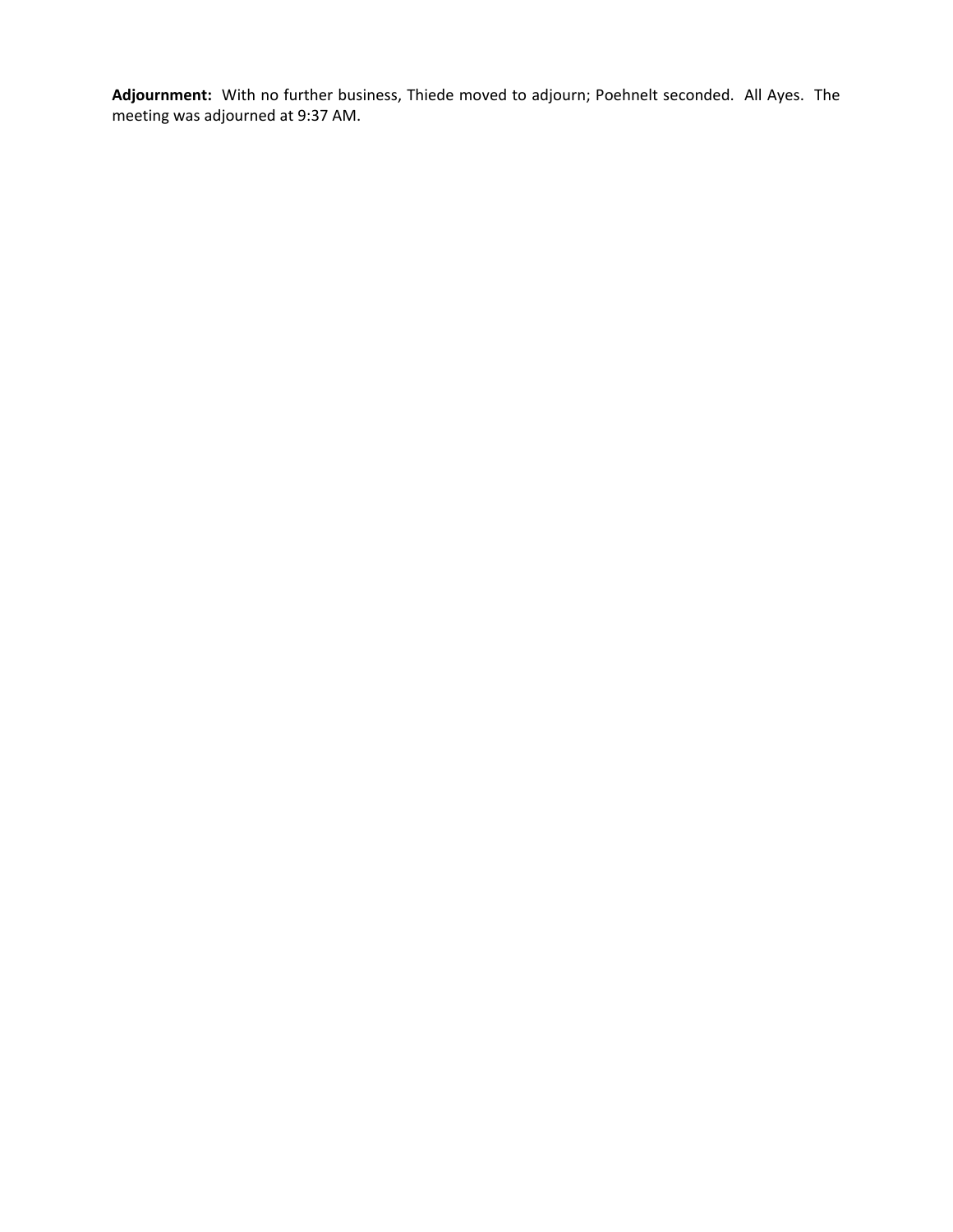**June 16, 2008 Sheriff's Department Training Room**

| <b>Members Present:</b> | Bizer, Bix, Seidl, Thiede                           |
|-------------------------|-----------------------------------------------------|
| <b>Members Absent:</b>  | Poehnelt                                            |
| <b>Other Attendees:</b> | IT Director Weinke and Luke Klink of The Star News. |

**Call Meeting To Order:** Chair Bix called the meeting to order at 9 AM.

**Approve Minutes of the May 22, 2008 Meeting & Approve Agenda:** Seidl moved to approve the minutes of the May 22, 2008 meeting and the agenda with nine items; Bizer seconded. All Ayes. Motion Carried.

**eRecords Retention Policy:** Chair Bix submitted a proposed Archiving Policy to Corporation Counsel Anderson for his review. He suggested one change. Seidl moved to approve the revised Archiving Policy and add it to Taylor County's Computer Usage policy. Thiede seconded. All Ayes. Motion Carried.

**Technology Sale Via the Web:** Director Weinke is contacting the Corporation Counsel to determine if advertising on the Web is sufficient for the sale of old computer equipment. He has not responded yet. The item will be held over until next month.

**Server Virtualization:** This project will replace Taylor County's older servers with new hardware that will allow virtualization. The Exchange Server will also be upgraded with new hardware and Exchange 2007. A Continuous Data Protection (CDP) device will be added to the network to optimize backups. The total cost of the project is estimated at \$53,332.93. When finished, this project will mean that Taylor County's servers are all of the newer more robust variety, that speeds throughout the network are increased, and that backups will be faster and less expensive. When the initial project is completed, one of the newer "older" servers will be rebuilt for use at Human Services. No additional funds will be necessary for this project since money has been budgeted beforehand. Director Weinke will check with Corporation Counsel Anderson to see if the County must ask for competitive bids before beginning the project.

**Closed Session:** The Committee will go into Closed Session pursuant to Wis. Stats. 19.85(1)(c) for the purpose of considering employment, promotion, compensation, or performance evaluation data of the IT department. Seidl moved to go into closed session; Bizer seconded. Roll Call: 4 ‐ Aye, 0 ‐ No, 1 ‐ Absent. The committee went into closed session at 9:24 AM.

**Open Session:** The meeting will reconvene in Open Session pursuant to Wis. Stats. 19.83 to take any necessary action on the matter discussed in Closed Session. Bizer moved to go back into Open Session; Seidl seconded. RC: 4 - Aye, 0 - No, 1 - Absent. The Committee reconvened in Open Session at 9:45 AM. The Committee then discussed the Performance Evaluation with Director Weinke.

### **Department Update:**

- Equipment for the Hypercache project has started arriving. Installation dates have not yet been established.
- **XP Service Pack 3 is slowly being installed on the network with no known issues.**
- There were some wireless issues last week because of all the rain. A power injector was destroyed but has now been replaced.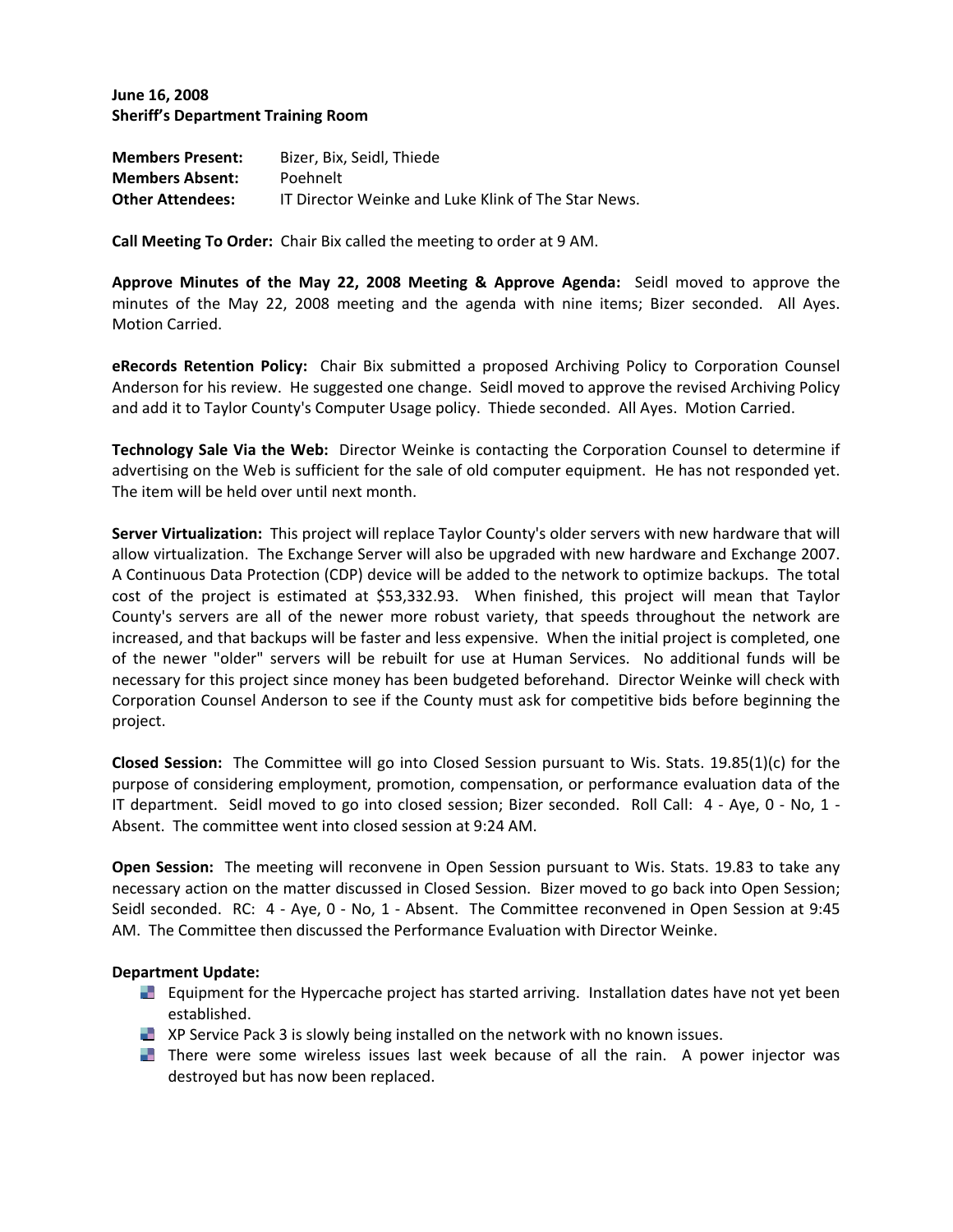**Next Meeting Date & Time:** The next meeting of the Taylor County Information Technology Committee will be Friday, July 18, 2008 at 9 AM.

**Adjournment:** With no further business, Bizer moved to adjourn; Thiede seconded. All Ayes. The meeting was adjourned at 9:50 AM.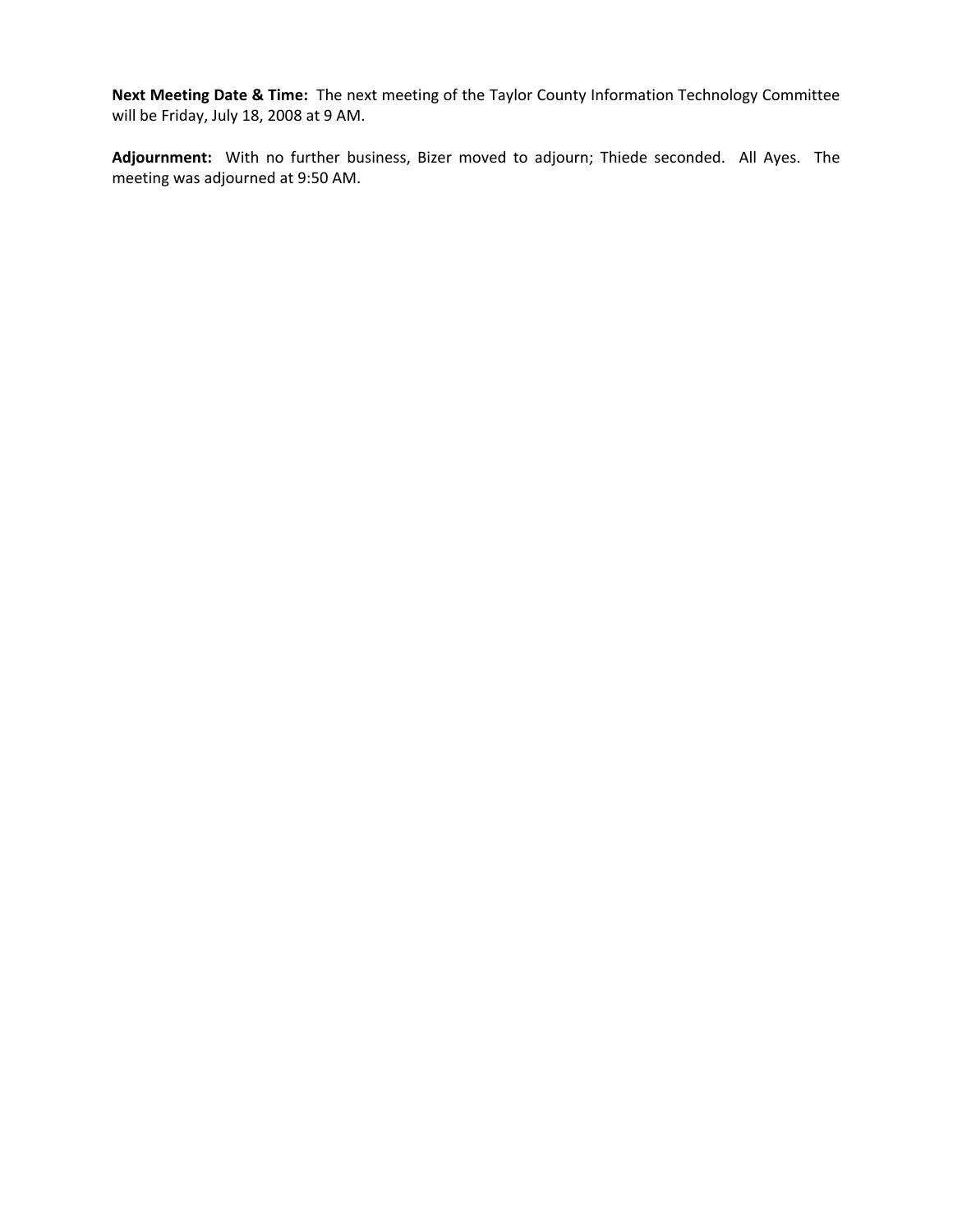## **May 22, 2008 Sheriff's Department Training Room**

| <b>Members Present:</b> | Bix, Bizer, Poehnelt, Thiede, Seidl.                                         |
|-------------------------|------------------------------------------------------------------------------|
| <b>Members Absent:</b>  | None.                                                                        |
| <b>Other Attendees:</b> | IT Director Weinke, Frank Frasher of the Taylor County Humane Society & Luke |
|                         | Klink of The Star News.                                                      |

**Call Meeting To Order:** Chair Bix called the meeting to order at 10:00 AM.

**Approve Minutes of the April 25, 2008 Meeting & Approve Agenda:** Thiede moved to approve the minutes of the April 25, 2008 meeting as mailed and the agenda with eleven items. Poehnelt seconded the motion. All Ayes. Motion Carried.

**eRecords Retention Policy:** Corporation Counsel Anderson and Chair Bix will discuss exactly what is needed for this policy and report to the committee next month.

**Technology Sale:** All but two of the CPU's were sold. Weinke would like to list available computer systems for sale on the website after clearing all sales with County Clerk Strama. She will check with the Corporation Counsel to see if more extensive advertising needs to be done.

**County Tax:** Weinke attended the GIPAW conference this past week. Oconto County pays for their larger IT projects using money earmarked directly from the county sales tax. The IT Director from Oconto County suggested that Weinke bring this up with our committee for comment. It was decided that this would not work in Taylor County.

**Board Member Laptops:** Several counties provide their board members with laptops with the understanding that all meeting packets will be sent electronically rather than mailing large packets of paper to each board member. Each board member also gets an email address for ease of communication with the general public. It was decided that this would not work in Taylor County either.

**Use of Old County Projector:** An employee's son would like to use the old County projector on private property for a graduation party. Seidl moved not to allow this usage of County equipment; Poehnelt seconded. All Ayes. Motion carried.

### **Department Update:**

Weinke reported that in her discussions at the GIPAW conference, the impression was not "if" counties should archive or even "when", but rather "how". The only actual policy regarding this archiving was a flat statement that all emails will be archived.

Chair Bix excused herself from chairing the meeting and voting at this point because of a possible conflict of interest. She was going to leave the room when the remaining Committee Members asked her to stay to be available for questions as a member of the public. She sat behind the Committee Members in the "public" section for this portion of the meeting.

**Humane Society Website:** After much discussion, Thiede moved to have the Humane Society represented on the Taylor County Website since they are performing a function for the County. This use of the Website will be reviewed after one year. Seidl seconded the motion. The vote was three Ayes, one No (Bizer), and one Abstention (Bix). Motion Carried.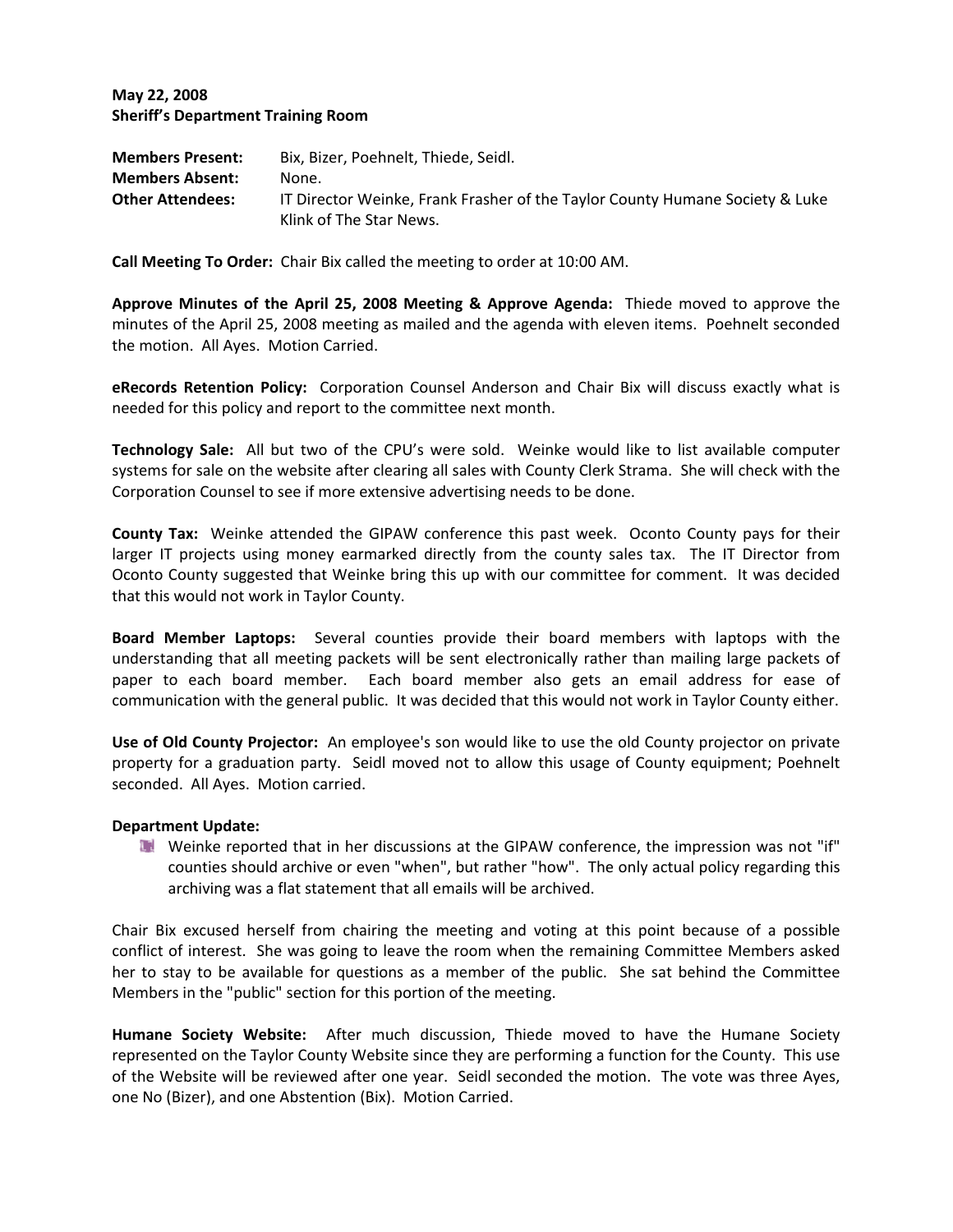**Computer Donation to Humane Society:** The Taylor County Humane Society could use a computer to keep simple records such as those they will be presenting to the Taylor County Law Enforcement Committee each month. County Clerk Strama previously stated he had no problem with this donation. Seidl moved to donate one of the older computers to the Humane Society; Poehnelt seconded. The vote was three Ayes and two Abstentions (Bix and Bizer). Motion Carried.

**Next Meeting:** At this point, Bix returned to chairing the meeting. The next meeting of the Taylor County Information Technology Committee is scheduled for Wednesday, June 18, 2008 at 9 AM.

**NOTE:** This date was later changed to Monday, June 16 at 9 AM due to scheduling conflicts among the members.

**Adjournment:** With no further business, Bizer moved to adjourn; Seidl seconded. All Ayes. The meeting was adjourned at 10:46 AM.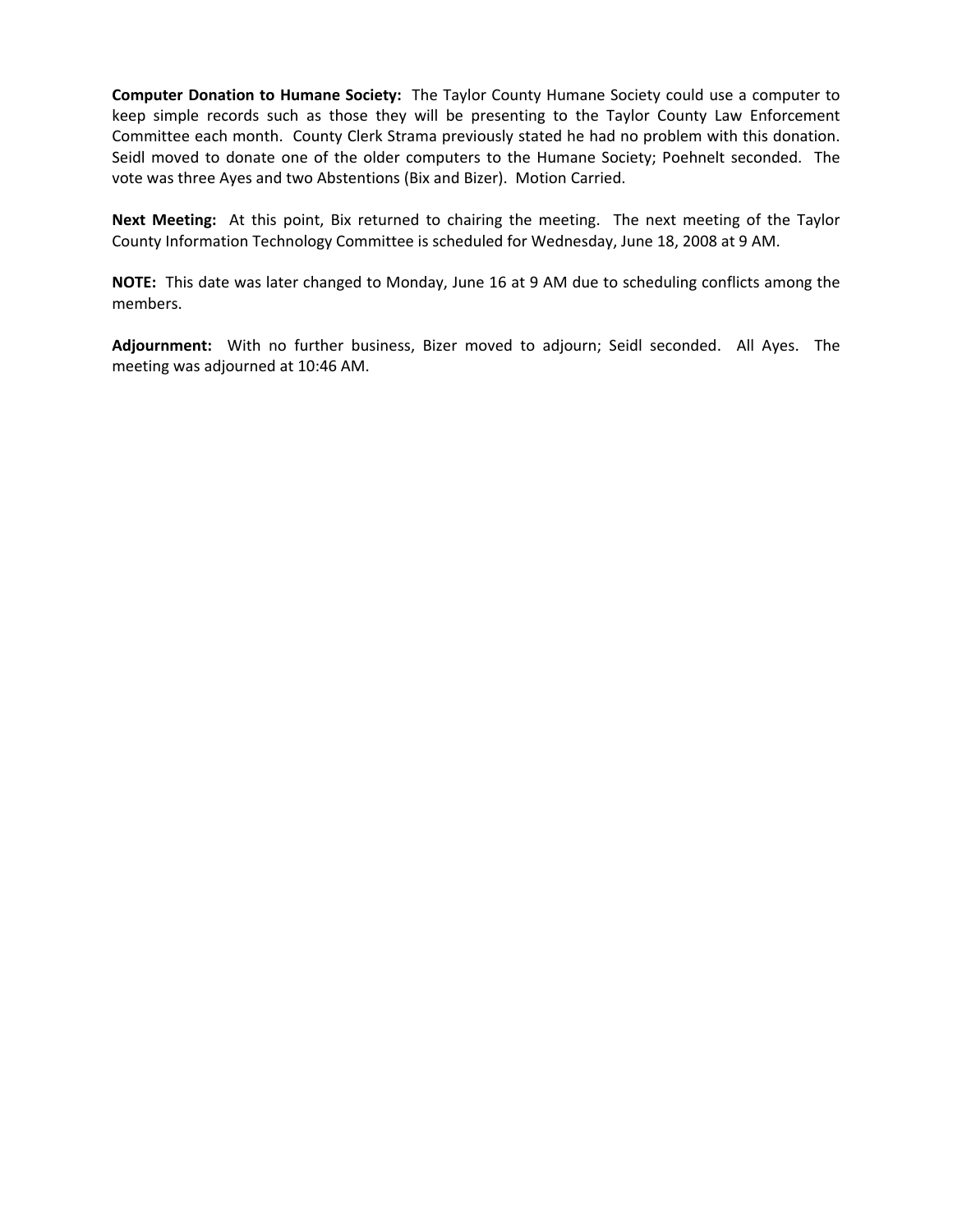# **April 25, 2008 Sheriff's Department Training Room**

| <b>Members Present:</b> | Bix, Bizer, Poehnelt, Thiede, Seidl.                                           |  |
|-------------------------|--------------------------------------------------------------------------------|--|
| <b>Members Absent:</b>  | None.                                                                          |  |
| <b>Other Attendees:</b> | IT Director Weinke, Sheriff Bruce Daniels, Corporation Counsel Steve Anderson, |  |
|                         | Human Resources Director, Marie Koerner, Circuit Court Judge Ann Knox-Bauer,   |  |
|                         | District Attorney Karl Kelz & Star News Reporter Luke Klink.                   |  |

**Call Meeting To Order:** Vice‐Chair Seidl called the meeting to order at 10:00 AM.

**Approve Minutes of the March 20, 2008 Meeting:** There were no corrections to the minutes of the March 20, 2008 meeting.

**Approve Agenda:** Bix moved to approve the agenda with seven items; Bizer seconded. All Ayes. Motion Carried.

**MX Logic/eRecords Retention Policy:** After significant discussion, it was decided that individual "vaults" would be used for those departments requiring confidentiality. These departments include the Sheriff's Department, Human Services, Health, Human Resources, Corporation Counsel, and possibly a few others. Only the department head would have access to the archived emails in the vaults. Offices using the state computer system, such as Circuit Court and District Attorney, would not have their emails archived through the County system. However, their email communications to county departments would be archived when received by those departments. Those departments not requiring confidentiality would be archived in one vault. Corporation Counsel Anderson will develop a policy regarding access and employee response to email record requests. This policy will be disseminated to all county employees before the system is implemented.

**Technology Sale:** The first half of the spring technology sale was held Thursday, April 24. Eighteen systems were set up, six were sold, and \$1,225 was netted. A department head wanted to know if the individual departments would receive the proceeds from the sale of each department's old computers. In the past, the IT Department has paid all the costs for disposal of old computer systems. Also the IT Department must prepare the computer systems for sale; this includes reformatting to destroy data, putting systems together, repairing components. For these reasons, it was decided that the proceeds of all computer system sales would go to the IT Department. Bizer moved to deny the request that the proceeds be paid to the individual departments; Thiede seconded. All Ayes. Motion Carried.

**IMS21/Hypercache:** The Register of Deeds (ROD) is running out of platter storage on the optical jukebox. Although it is possible to continue to store records on platters by removing full platters and inserting empty ones, this will slow the system considerably. The ROD would like to invest in Hypercache and download the information on the platters to the Hypercache. The County has to do this in the near future anyway, since the jukebox will no longer be supported after 2010. The ROD could pay for the new system by using approximately \$13,000 from user fees. Maintenance fees would be apportioned out to the seven departments using the system. Bix moved to proceed with the purchase of Hypercache for the Register of Deeds office; Thiede seconded. All Ayes. Motion Carried.

### **Department Update:**

IT Employees Weinke and Tischendorf attended a free Microsoft launch event to observe demonstrations of Microsoft Server 2008 and Microsoft's Virtual Server product. This may be a less expensive approach to using VMWare's virtual product.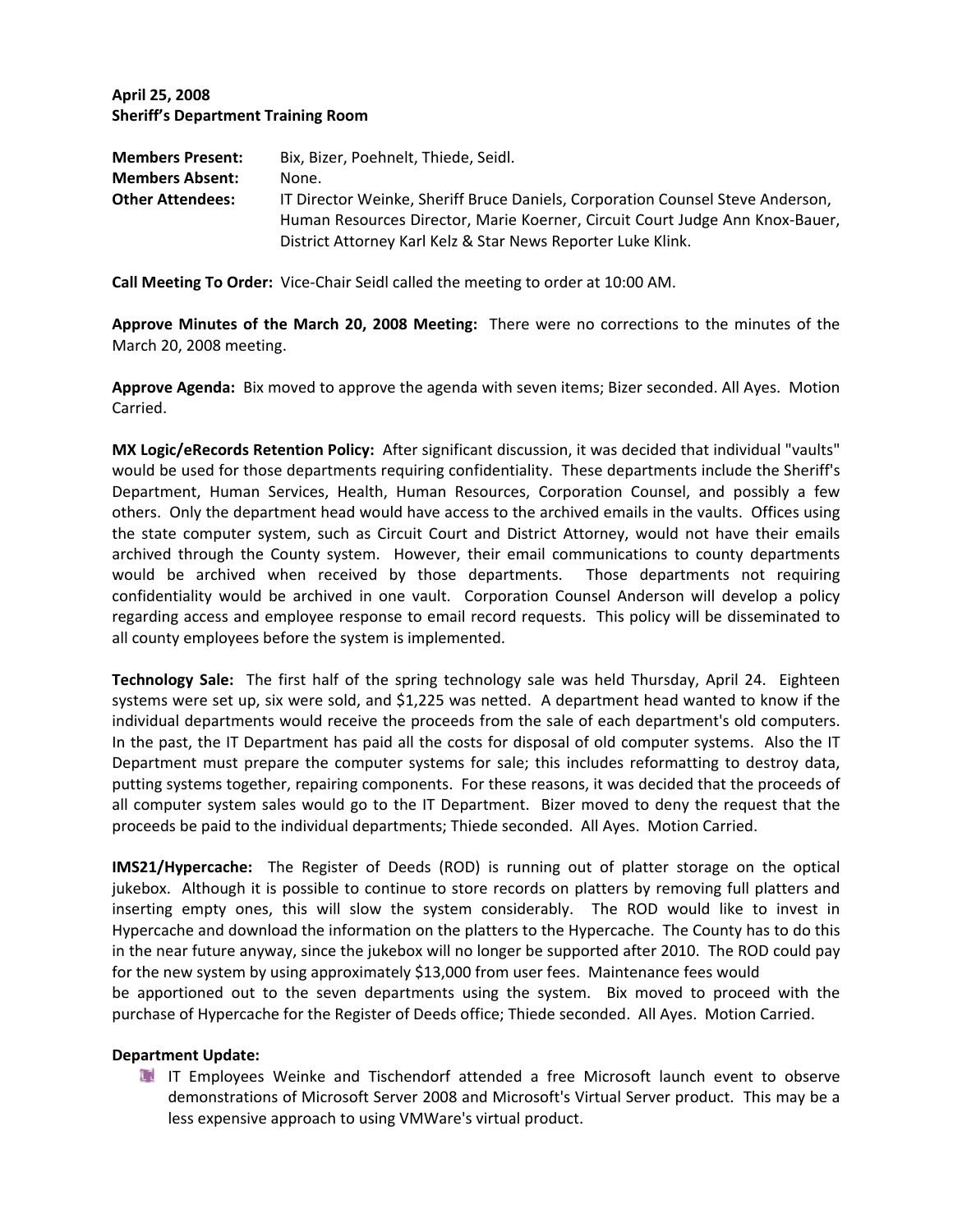There have been some complaints from Taylor County Employees about not being able to use their personal email accounts, but those complaints are dying down as employees get used to the idea.

**Next Meeting:** The next meeting of the Taylor County Information Technology Committee will be Thursday, May 22, 2008 at 10 AM.

**Adjournment:** With no further business, Thiede moved to adjourn; Bizer seconded. All Ayes. The meeting was adjourned at 11:22 AM.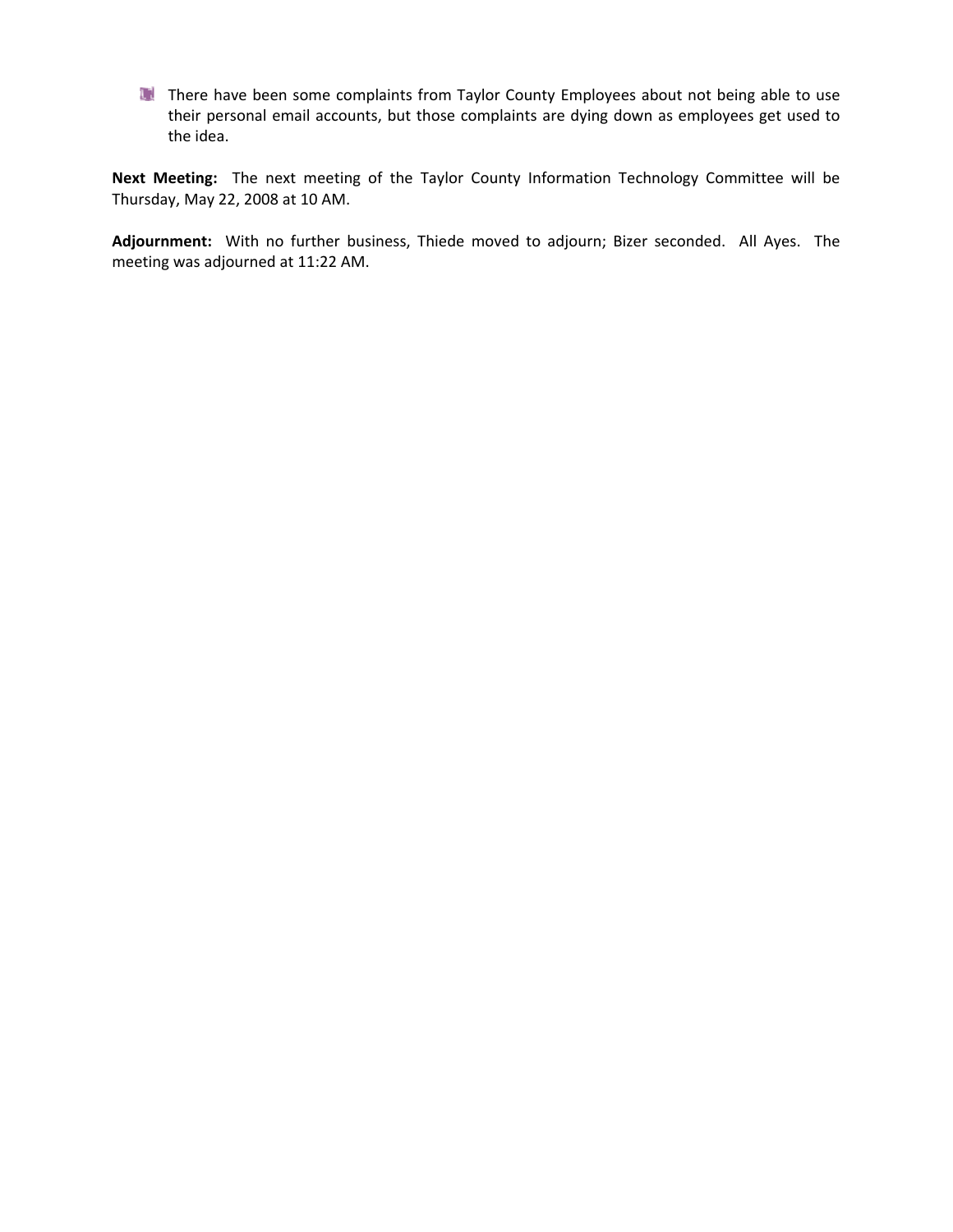**March 28, 2008 3rd Floor Jury Room**

**Members Present:** Bix, Bizer, Poehnelt, Thiede, Seidl. **Members Absent:** None. **Other Attendees:** IT Director Weinke.

**Call Meeting To Order:** Chair Bix called the meeting to order at 10:00 AM.

**Approve Minutes of the February 22, 2008 Meeting & Approve Agenda:** Bizer moved to approve the minutes of the February 22, 2008 meeting as mailed and the agenda with seven items. Poehnelt seconded the motion. All Ayes. Motion Carried.

**Technology Sale:** Director Weinke has scheduled the technology sale for Tuesday, April 15 and Saturday, April 19. There are at least a dozen systems and lots of peripherals for sale. Weinke will handle the advertising in The Shopper and on the radio.

**NOTE:** Due to a scheduling conflict, the technology sale has been rescheduled for Thursday, April 24 and Saturday April 26.

**MX Logic:** Corporation Counsel Anderson has reviewed and approved a contract with MX Logic to provide email archiving. The contract will be for one year. After that, we can renew or go elsewhere for the service. The cost is approximately \$835/month or \$5/user/mailbox/month. There are approximately 167 users. Monies are left over from 2007 to cover this cost. A one-time setup fee of \$750 will be waived if the order is received by March 21, 2008. Bizer moved to approve the contract with MX Logic to provide email archiving at a cost of \$5/user/mailbox/month; Seidl seconded the motion. All Ayes. Motion Carried.

**Year‐End Close / Line Item Transfer:** A total of \$90,910.30 can be carried over from 2007. This sounds lot a lot of money; however, a great deal of it will be put in reserve for replacement of the AS400 when that becomes necessary. \$10,020 will be used to pay for the MX Logic contract (See previous item), and \$30,890.30 will go into the Networking account. We would like to implement a Virtual Server program soon; however, if that cannot be accomplished this year, a few of the servers and tape drives have gone beyond their serviceable and expected life spans. Seidl moved to transfer \$10,020 to Contracted Administration Services, \$25,000 to Maintenance & Licensing for IBM (AS400 hardware); \$25,000 for AS400 Software Support & Upgrade, and \$30,890.30 to the Networking account. Thiede seconded the motion. All Ayes. Motion Carried.

**Allowed / Blocked Programs:** The MX Logic archiving system would be a waste of money if employees could bypass the system by using their personal email accounts. Chair Bix shared with the committee an article in Governing Magazine last month where employees in Missouri did just that and caused many problems for the State of Missouri. In addition to this, viruses could find a way into our network through these personal email accounts. Thiede moved to block all personal email accounts from the Taylor County network; Seidl seconded. All Ayes. Motion Carried. These personal email accounts will include: Hotmail, Yahoo, Messenger, TDS, DWave, Charter, Gmail, Iwon, Hughes, and the like.

### **Department Update:**

The cooling fan for the optical jukebox in the Register of Deeds office died; an IBM technician had to be called in to replace it.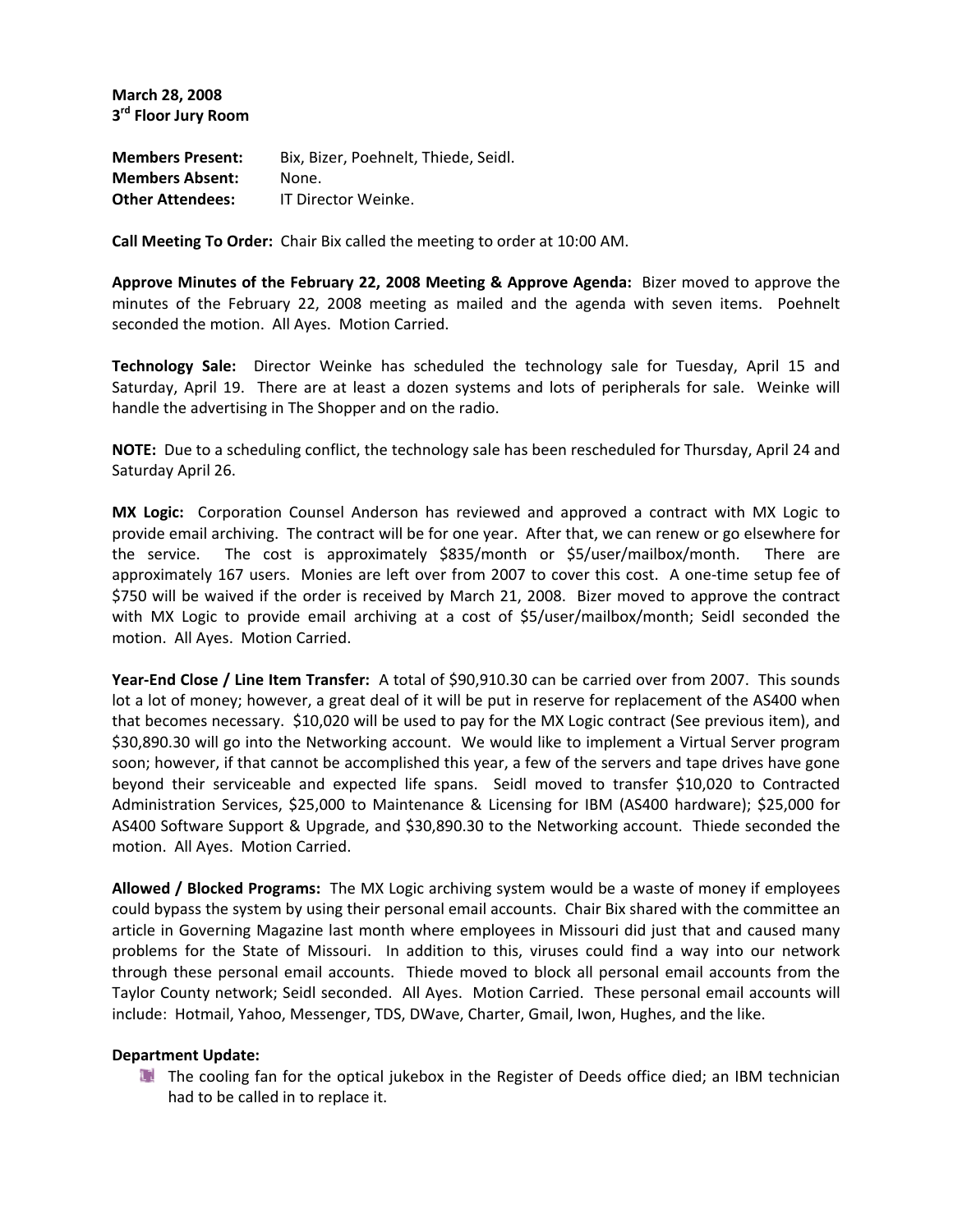- All the ballots for the April 1 election are in place; the Web site for the election will be set up next week.
- IT Employee Peetz has been working on the Law Enforcement program, and the Sheriff's Department is very happy with his progress.

**Next Meeting:** The next meeting of the Taylor County Information Technology Committee will be Friday, April 25, 2008 at 10 AM.

**Adjournment:** With no further business, Thiede moved to adjourn; Bizer seconded. All Ayes. The meeting was adjourned at 10:42 AM.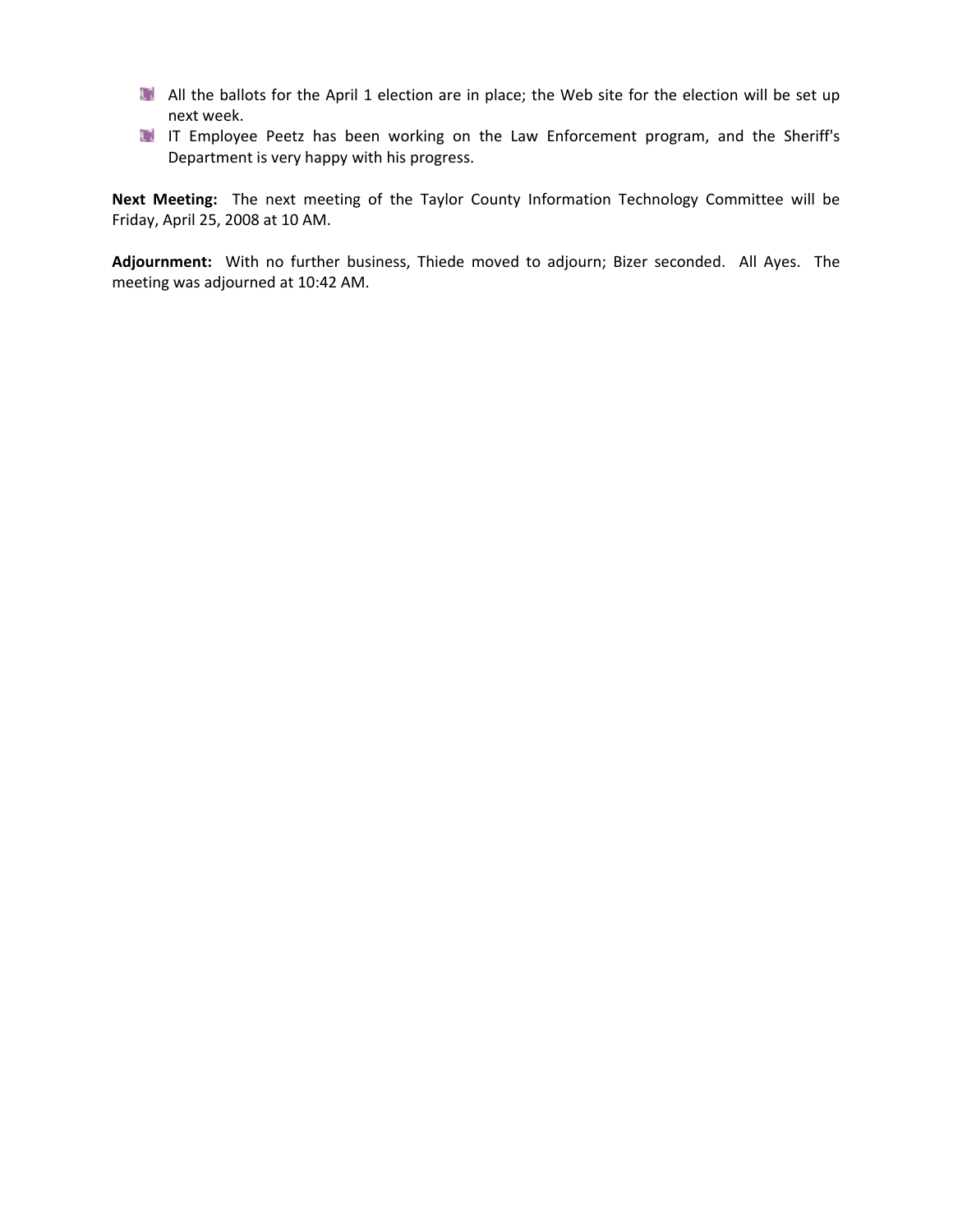**February 22, 2008 Sheriff's Department Training Room**

**Members Present:** Bix, Bizer, Poehnelt, Thiede. **Members Absent:** Seidl. **Other Attendees:** IT Director Weinke.

**Call Meeting To Order:** Chair Bix called the meeting to order at 10:00 AM.

**Approve Minutes of the January 24, 2008 Meeting & Approve Agenda:** Bizer moved to approve the minutes of the January 24, 2008 meeting as mailed and the agenda with seven items. Poehnelt seconded the motion. All Ayes. Motion Carried.

**Technology Sales:** County Clerk Strama approved the sale of bundled computer systems in an attempt to get some return on the systems. It was felt that the sale should be one evening during the week and a Saturday morning to reach the most potential buyers. Bizer moved to proceed with the technology sale; Thiede seconded. All Ayes. Motion Carried.

**MX Logic:** Director Weinke checked with other counties concerning the archiving of emails. MX Logic was recommended as an offsite software solution and Compliance Vault 06 was recommended as an onsite hardware solution. Both would be adequate for our needs. MX Logic would cost approximately \$1,000/month, and Compliance Vault 06 would have a one‐time cost of \$30,000‐50,000. The advantage of MX Logic would be that the offsite storage would enable the County to have disaster recovery covered by not having the storage in the Court House. Bizer moved to start the process of getting an MX Logic contract for one year, subject to approval by Corporation Counsel Anderson and the IT Committee at a subsequent meeting. Poehnelt seconded. All Ayes. Motion Carried.

**AntiVirus Software:** Trend Micro contacted Director Weinke about taking over the County's virus protection. They would offer the same services at the same price as Symantec, the County's current provider. Weinke reported that she is happy with Symantec's performance. It was decided that the County would stay with Symantec, since it is the same service at the same price, and the County is pleased with the service provided.

### **Department Update:**

- The Gilman Nutrition Site picked up the two computers we donated to the Senior Center. They reported that the seniors will be very happy to play games on them.
- **The Computer policy training is now complete. One training session per month will be offered if** needed for new‐hires. The City of Medford will be sending their employees to the training since they feel it is a very valuable addition to the training of their employees.
- The 4H Plus program has been installed and seems to be working.
- The work‐study program with Nathan Daniels has ended. Weinke was quite pleased with the program and the student and would like to have another work‐study student.

**Next Meeting:** The next meeting of the Taylor County Information Technology Committee will be Thursday, March 20, 2008 at 10 AM.

**Adjournment:** With no further business, Thiede moved to adjourn; Poehnelt seconded. All Ayes. The meeting was adjourned at 10:52 AM.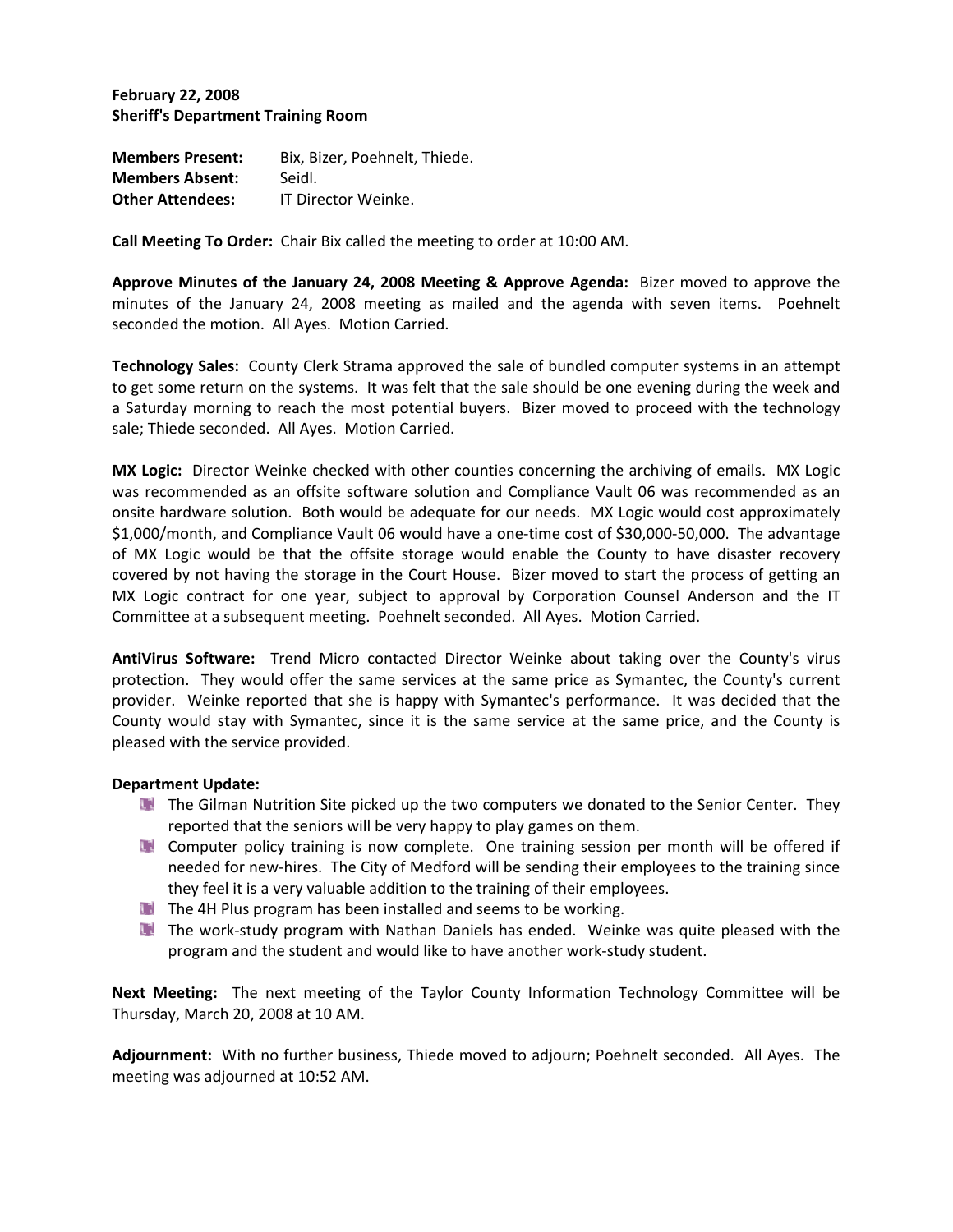**January 24, 2008 Sheriff's Department Training Room**

| <b>Members Present:</b> | Bix. Bizer. Poehnelt. Seidl. Thiede.               |
|-------------------------|----------------------------------------------------|
| <b>Members Absent:</b>  | None.                                              |
| <b>Other Attendees:</b> | IT Director Weinke. Luke Klink from The Star News. |

**Call Meeting To Order:** Chair Bix called the meeting to order at 10:00 AM.

**Approve Minutes of the December 20, 2007 Meeting & Approve Agenda:** Thiede moved to approve the minutes of the December 20, 2007 meeting and the agenda with eleven items. Seidl seconded. All Ayes. Motion Carried.

**DB Wireless:** Taylor County will be getting a 3MB Internet connection free of charge from DB Wireless in addition to the \$500 rent for our tower. The company will be building a big server farm in the Medford area. We will accept the Internet connection and test it for reliability. If it works out, we may use it as our primary Internet connection.

**Gilman Nutrition Center:** The Gilman Nutrition Center has asked for the donation of two older computers for use by their seniors to play games. Bizer moved to donate two of our older computers to the Gilman Nutrition Site after all County data has been removed from them; Seidl seconded. The donation will include all necessary peripherals. All Ayes. Motion Carried.

**Computer Use Policy ‐ Training:** There are two more sessions for computer policy training planned. However, there are 24 individuals who have not yet received the training, some of whom are resisting getting it. The Committee then went through a list of people who are employed by the County but do not have direct access to the County network. It was decided that anyone who could possibly have access to the County's network has to have the training. This raised the number of people who still need training considerably.

**TIME System Computers:** The new PCs for the TIME System have been received and are awaiting installation on the BadgerNet router. This requires coordination with the State. The County is awaiting the State's schedule.

**4H Plus Program:** Director Weinke will be installing this new 4H‐tracking program at the Extension offices today, January 24. This system is not totally Web‐based.

**Technology Sale:**  The Committee considered the possibility of taking several pieces of old computer hardware, putting them together in a computer package, and selling the packages. This might generate more revenue for the County than just having an auction for the individual components. Weinke will explore some of the possibilities of this idea and report back to the Committee at the next meeting.

**Department Update:** The Department has been working on swapping out old equipment for new in several departments. The Committee then discussed the fairness of having some departments in the County not keeping current on computer equipment and instead relying on the IT Department to continually fix old, warranty‐less equipment while other departments maintain a purchasing program to keep their equipment current and in good working order. The possibility of charging out repairs on old equipment was discussed. No decisions were made on this at this time.

**Next Meeting:** The next meeting of the Taylor County Information Technology Committee will be Friday, February 22, 2008 at 10 AM.